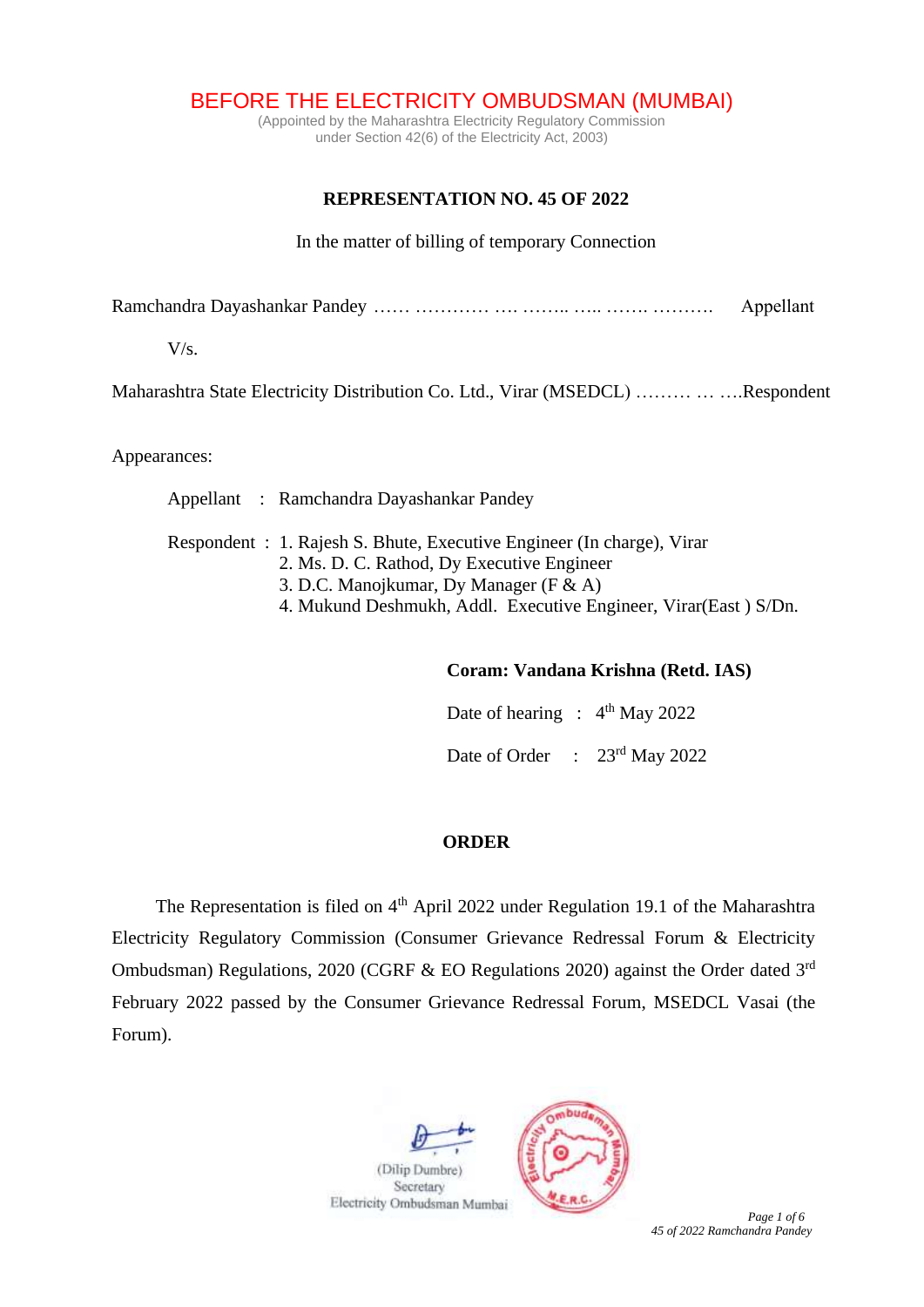2. The Forum, by its Order dated 03.02.2022 has dismissed the grievance application in Case No. 78 of 2021.

3. Aggrieved by the order of the Forum, the Appellant filed this representation stating in brief as below:-

- (i) The Appellant has taken temporary connection (Consumer No.001531712125) from the Respondent of 15 KW for Marriage Ceremony which was sanctioned on 04.02.2017 and released after payment of Statutory Charges on 05.02.2017.
- (ii) The supply of the Appellant was permanently disconnected on 06.02.2017. The Assistant Engineer of the Respondent did not mention any reading in the PD Report dated 31.07.2021. The Appellant was fictitiously billed up to October 2017 and not settled bill of temporary connection.
- (iii) The Appellant filed his grievance in the Forum on 20.08.2021. The Respondent in its reply dated 03.01.2022 has mentioned reading of 215 kWh which was not accepted by the Appellant. The Forum, by its Order dated 03.02.2022 has dismissed the grievance application. The Forum failed to understand the basic issue that only one day power supply was used through temporary connection and no reading was available on PD Report.
- (iv) The Appellant submitted following information of the temporary connection which is tabulated as below:

| Sr.No.         | Particulars          | Appellant     | Respondent              |  |
|----------------|----------------------|---------------|-------------------------|--|
|                |                      | Information   | Reply                   |  |
| $\mathbf{1}$   | Marriage Date        | 05.02.2017    | Nil                     |  |
| $\overline{2}$ | Date of              |               |                         |  |
|                | Sanctioned           | 04.02.2017    | 04.02.2017              |  |
|                | Estimate             |               |                         |  |
| 3              | Date of Supply       | 05.02.2017    | 28.02.2017              |  |
|                |                      | at 19.00 hrs. |                         |  |
| 4              | PD Date              | 06.02.2017    |                         |  |
|                |                      | at early      | 06.03.2017              |  |
|                |                      | morning       |                         |  |
| 5              | <b>Meter Reading</b> | No Reading    | 215 kWh<br>afterthought |  |
|                |                      | on PD         |                         |  |
|                |                      | Report        |                         |  |

(Dilin Dumber) Secretary



Page 2 of 6 *45 of 2022 Ramchandra Pandey*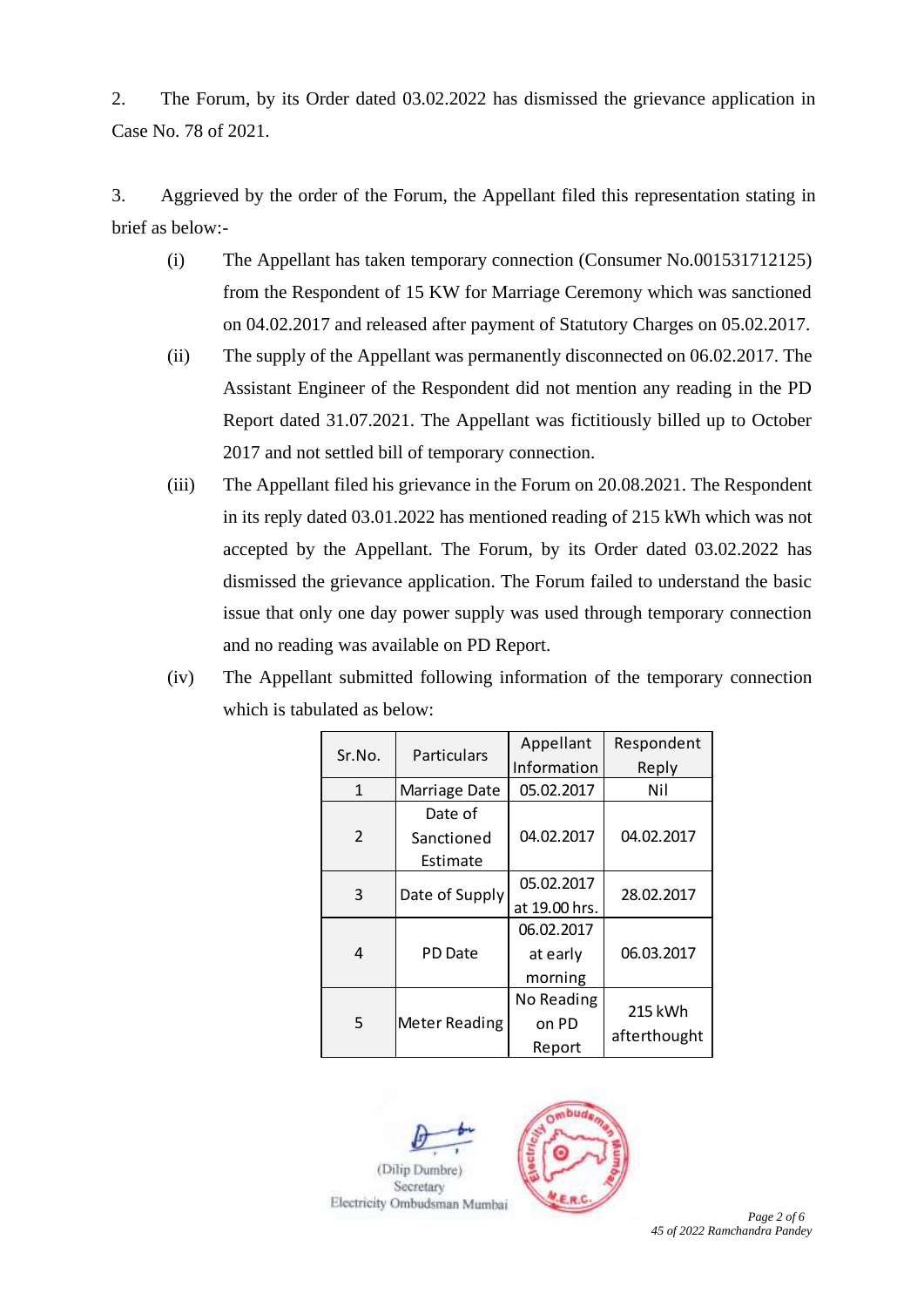- (v) The Appellant stated that the decoration was very limited though he has taken sanctioned load of 15 KW. The electricity was used maximum nine hours and that too hardly 70 or 80 units for one day.
- (vi) The Appellant received legal notice dated 16.07.2021 from Superintendent, Addl. District Court, Vasai on the letterhead of Vasai Taluka Legal Services Authority for arrears of Rs.25182.46 (basic arrears Rs.14972.35 + interest 25182) which was shocking.
- (vii) In view of the above, the Appellant prays that
	- a) The bill be revised for assessed 80 units as per connected load and not as per Sanctioned load.
	- b) Rs. 5000/- compensation towards mental, physical, and cost for filing the grievance.
- 4. The Respondent has filed its reply dated 28.04.2022 which is stated in brief as under:-
	- (i) The Respondent denies all contentions raised in the above representation except those admitted herein below.
	- (ii) The Appellant, Ramchandra D. Pandey is a Consumer (No.001531712125) of MSEDCL. The Appellant applied for temporary connection of 15 KW for Marriage Ceremony which was sanctioned vide Sanction No. Tech/ 00506 dated 04.02.2017 and released after payment of statutory charges. The applicable tariff was of LT-Temp-Others (Tariff duty 074-01).
	- (iii) The date of supply was on 28.02.2017 as per CPL record. The supply of the Appellant was permanently disconnected on 06.03.2017 and final reading on the meter was 215 kWh as per report of Assistant Engineer, Phoolpada (II section). However, the Appellant was billed on average basis of 773 Units for Rs. 17,156.25 up to the month of October 2017 with Reading Not Taken (RNT) Status.
	- (iv) The inflated bill of October 2017 for 773 units of Rs.17,156.25 was revised to Rs.4040/- as per consumption of 215 Units by waiving of DPC and interest. The Security Deposit of Rs.1890/- was adjusted against the said arrears and bill of





**Page 3** of 6 *45 of 2022 Ramchandra Pandey*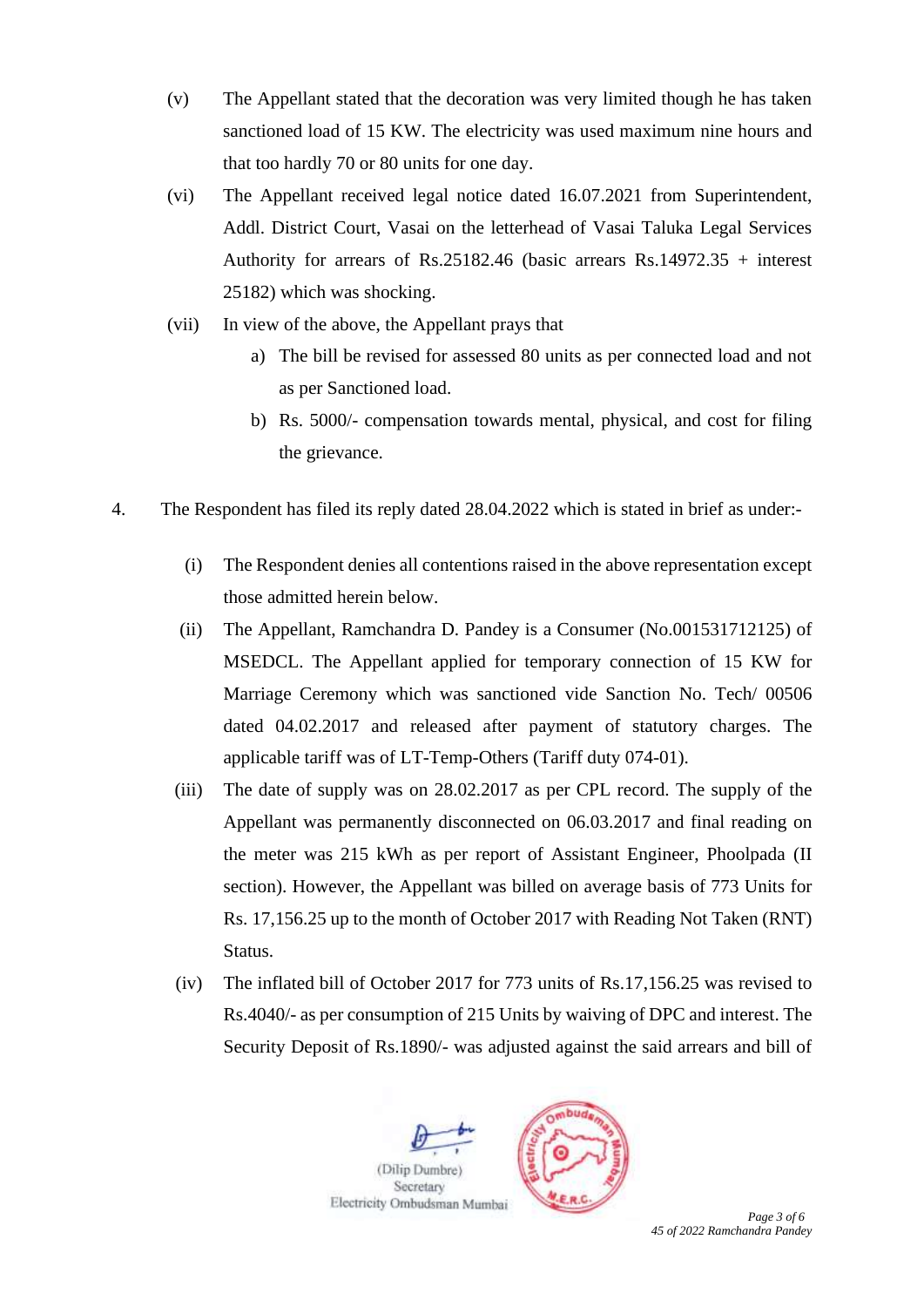Rs. 2150/- was issued to the Appellant. As such, the bill given to the consumer is as per actual consumption. Hence, the Appellant is liable to pay the same.

(v) In view of above, the Respondent prays that the Representation of the Appellant be rejected.

5. The hearing was held on 04.05.2022 online through video conference. The Appellant and the Respondent argued in line with their written submissions. The Appellant argued that the supply was released on 05.02.2017 and permanently disconnected on 06.02.2017. The connection was in service for one day. The Appellant stated that the Appellant received recovery notice dated 16.08.2021 for Rs.25,182.46 which is not only illegal but shows the Respondent's bad functioning. The Appellant further argued that the Appellant consumed only about 80 units and not 215 units. Hence, the revised bill issued by the Respondent is not acceptable. In view of the above, the Appellant prays that the bill be revised for 80 units as per connected load and not as per sanctioned load, and award Rs.5000/- compensation towards mental, physical, and cost for filing the grievance.

6. The Respondent argued that the supply was released on 05.02.2017 and the supply was made PD on 06.02.2017. The data in the billing system was wrongly fed, i.e., supply date was entered as 28.02.2017 and PD Date was shown as 06.03.2017. However, the bill of Temporary Connection was subsequently revised, considering the actual date of supply (05.02.2017) and PD date (06.02.2017). The Respondent further stated that the abstract of PD Meter registered clearly shows that the reading on the meter was 215 kWh. There is no reason to alter the basic documents.

7. The Respondent further stated that the bill of the Appellant is revised by taking all due care. The earlier inflated bill was revised to Rs.4040/- as per consumption of 215 Units by waiving of DPC and interest. The security deposit of Rs.1890/- was adjusted against the said arrears and a net bill of Rs.2150/- was issued to the Appellant. The Appellant did not pay this bill till date. The Respondent stated that the tariff applicable to the Appellant was as per Tariff Order of Commission dated 12.09.2018 in Case No. 195 of 2017 effective from 01.09.2018. The relevant part of the said order is reproduced below:



(Dilip Dumbre) Secretary



 *Page 4 of 6 45 of 2022 Ramchandra Pandey*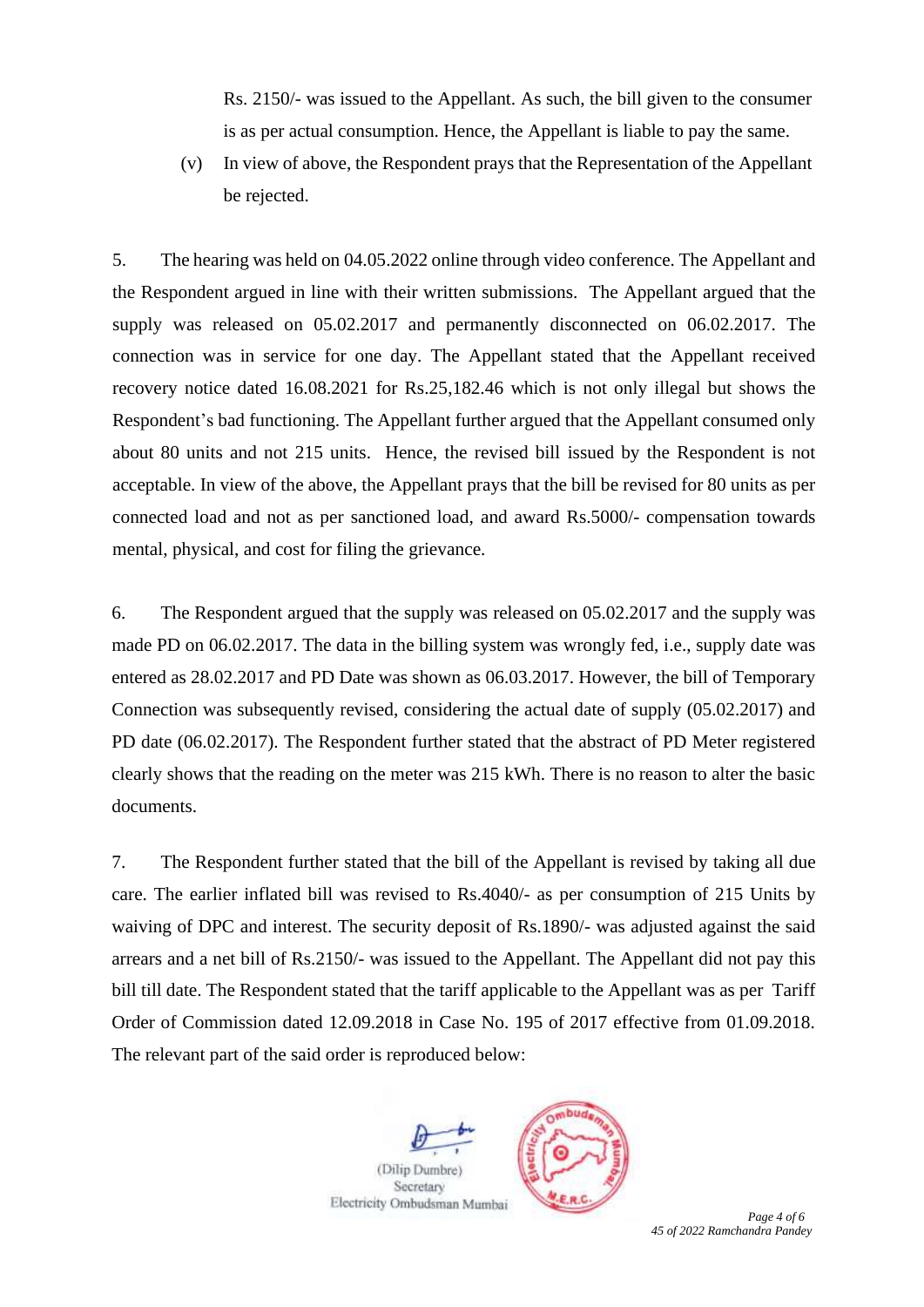# *LT VII (B): LT - Temporary Supply - Others (TSO)*

*Applicability:* 

*This tariff category is applicable for electricity used at Low/Medium voltage for Temporary use for a period not exceeding one year, other than for the religious or commemorative purposes covered under LT VII (A), for* 

*a) Construction of all types of structures/ infrastructures such as buildings, bridges, flyovers, dams, Power Stations, roads, Aerodromes, tunnels for laying of pipelines;*

*b) Any construction or renovation activity in existing premises;* 

*c) Decorative lighting for exhibitions, circuses, film shootings, marriages, etc.,* 

*d) Any other activity not covered under LT VII (A).*

| <b>Rate Schedule</b>    |                            |                               |         |  |  |  |
|-------------------------|----------------------------|-------------------------------|---------|--|--|--|
| <b>Consumption Slab</b> | <b>Fixed/Demand Charge</b> | Wheeling Charge Energy Charge |         |  |  |  |
| (kWh)                   | (Rs/connection/month)      | (Rs/kWh)                      | Rs/kWh) |  |  |  |
| LT VII (B) – All Units  | 449                        | 1.28                          | 12.79   |  |  |  |

Note:

(a) Additional Fixed Charges of **Rs. 185 per 10 kW load or part thereof above 10 kW load** shall be payable……….*… … Emphasis added.*

The calculations are carried out as per the above Tariff Order. In view of above, the Respondent prays that the Representation of the Appellant be rejected.

## **Analysis and Ruling:**

8. Heard the parties and perused the documents on record. The Appellant has taken temporary connection (Consumer No.001531712125) from the Respondent for 15 KW for Marriage Ceremony which was sanctioned, released, and permanently disconnected on 04.02.20217, 05.02.2017and 06.02.2017 respectively. There is no dispute that the temporary supply was given for only one day on the occasion of marriage ceremony. The Respondent has accordingly revised the bill for one day and for 215 units consumption as per PD Register Record.





**Page 5** of 6 *45 of 2022 Ramchandra Pandey*